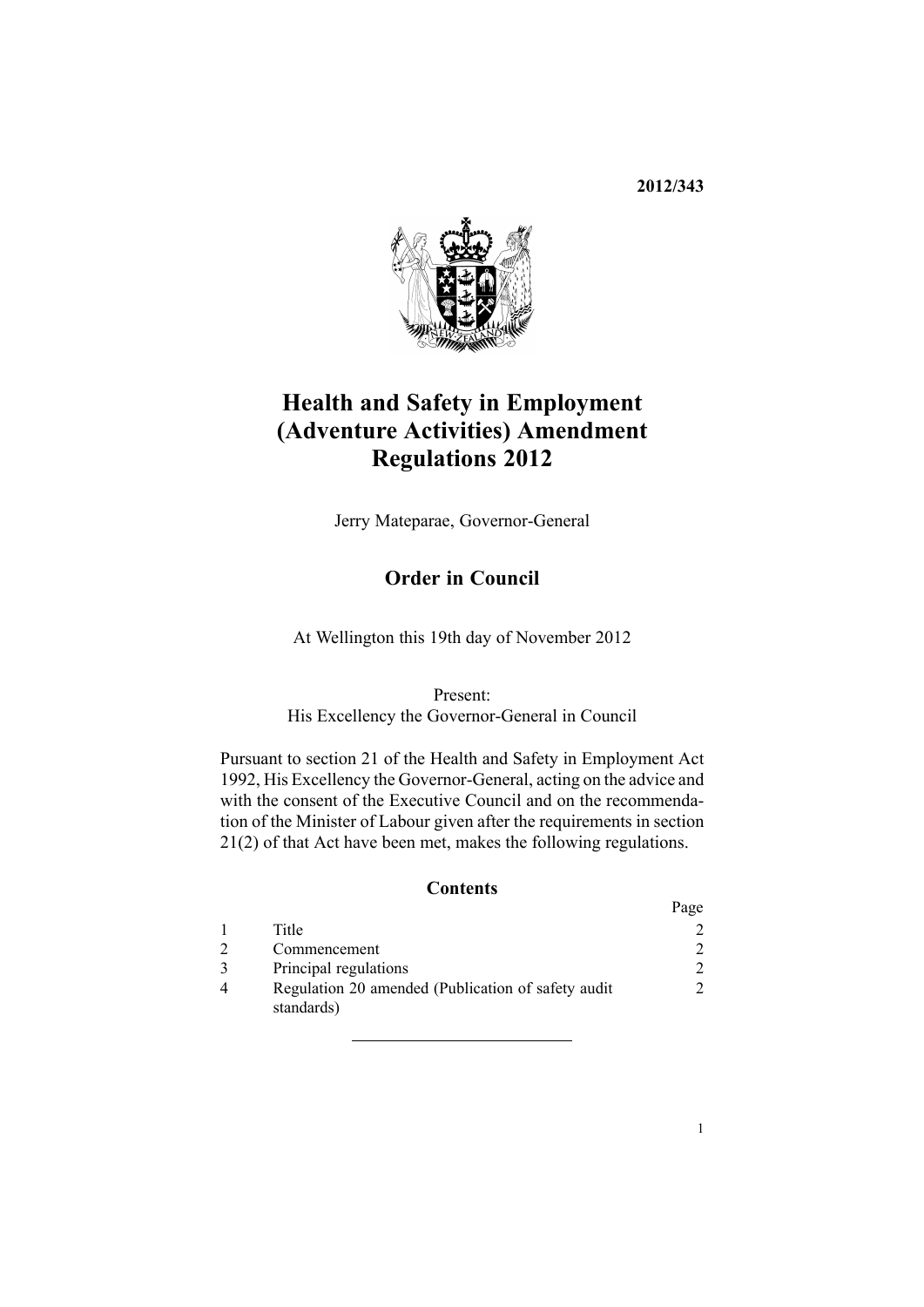| <b>Health and Safety in Employment</b> |
|----------------------------------------|
| (Adventure Activities) Amendment       |
| <b>Regulations 2012</b>                |

**Regulations 2012** 2012/343

### **Regulations**

#### **1 Title**

These regulations are the Health and Safety in Employment (Adventure Activities) Amendment Regulations 2012.

#### **2 Commencement**

These regulations come into force on 15 December 2012.

#### **3 Principal regulations**

These regulations amend the Health and Safety in [Employ](http://www.legislation.govt.nz/pdflink.aspx?id=DLM3961551)ment (Adventure Activities) [Regulations](http://www.legislation.govt.nz/pdflink.aspx?id=DLM3961551) 2011 (the **principal regulations**).

## **4 Regulation 20 amended (Publication of safety audit standards)**

After regulation [20\(3\)](http://www.legislation.govt.nz/pdflink.aspx?id=DLM3961505), insert:

"(3A) Safety audit standards must include standards or requirements to manage the risks of drug and alcohol use by operators, employees, or other persons through whom adventure activities are provided."

> Michael Webster for Clerk of the Executive Council.

#### **Explanatory note**

*This note is not par<sup>t</sup> of the regulations, but is intended to indicate their general effect.*

These regulations, which come into force on 15 December 2012, amend the Health and Safety in [Employment](http://www.legislation.govt.nz/pdflink.aspx?id=DLM3961551) (Adventure Activities) [Regulations](http://www.legislation.govt.nz/pdflink.aspx?id=DLM3961551) 2011 (the **principal regulations**).

The principal regulations require that any safety audit standards published by the Secretary for the Ministry of Business, Innovation, and Employment for adventure activity operators specify standards or requirements for reducing the risks of providing those adventure activities.

<span id="page-1-0"></span><sup>r</sup> 1